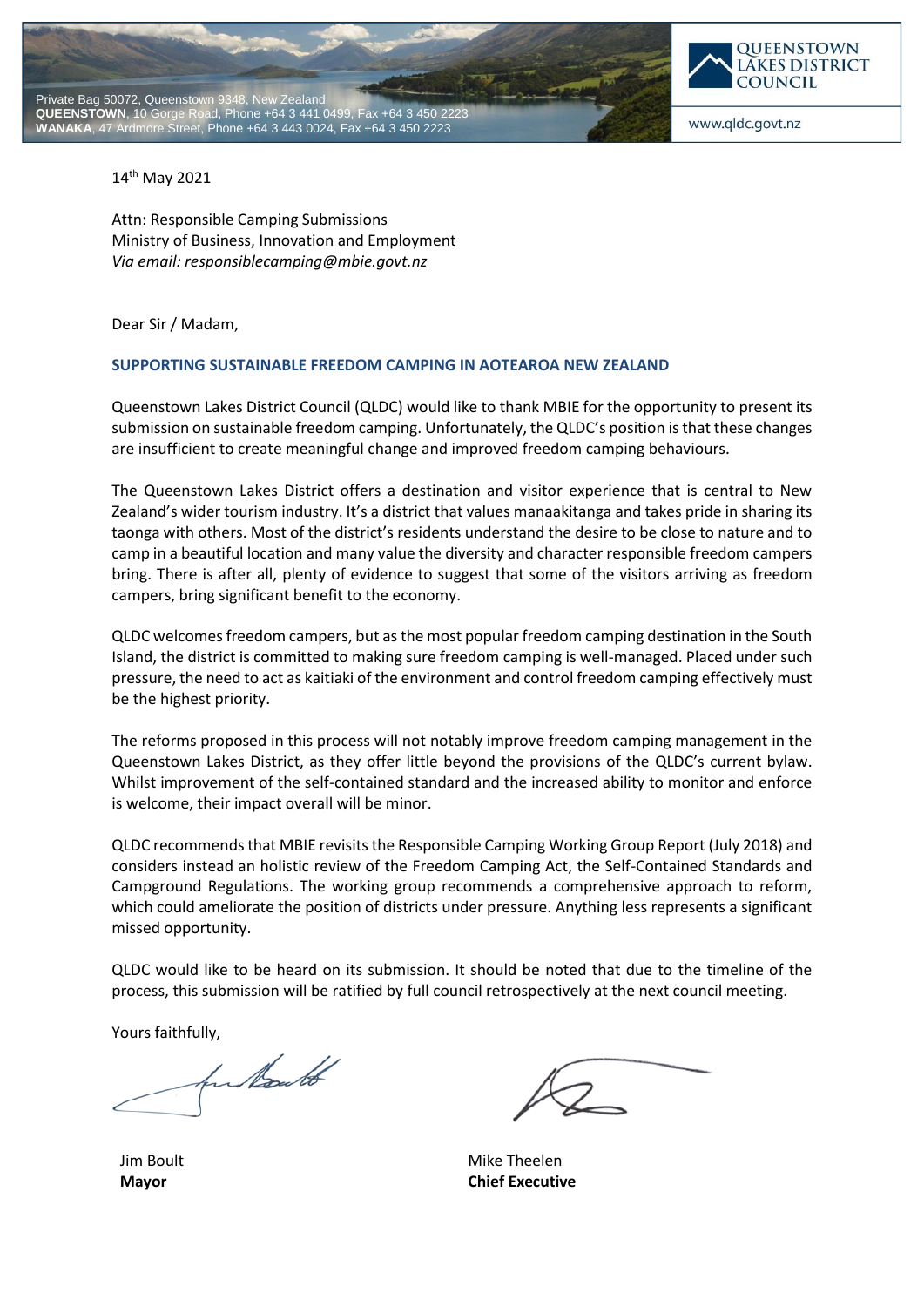### **1.0 Introduction**

- 1.1 QLDC welcomes the opportunity to comment in this process. As a small district that experiences the highest numbers of freedom campers in the country, QLDC believes it can offer a unique and important perspective on this topic.
- 1.2 The residents of the district are often conflicted in their experience of freedom camping. Manaakitanga and taking "pride in sharing our place with others"<sup>1</sup>, are central to the community and most people can understand the desire to be close to nature and camp in a beautiful location.
- 1.3 It is important to note that QLDC values the diversity and spirit that responsible freedom campers bring, when numbers are manageable. Furthermore, it neither disregards nor underestimates the economic impact of many freedom campers. For example, those who are on working holiday visitors often undertake work whilst freedom camping, contributing 12 times more to the economy than visitors who do not<sup>2</sup>.
- 1.4 The Queenstown Lakes District is one of the top three areas in New Zealand for freedom camping and has the highest numbers in the South Island<sup>3</sup>. Placed under pressure by the quantum of freedom campers, the need to act as kaitiaki of the environment and control freedom camping effectively is a high priority.
- 1.5 It is important to also note that the district is currently in the process of developing a Destination Management Plan, which will aim for a regenerative approach to tourism, putting community voice at the heart of the system and ensuring that the visitor economy has positive social capital.
- 1.6 The time is now for change, before borders open and a wide spectrum of international visitors return.
- 1.7 This submission is structured across three component parts:
	- Part A Summary and Context
	- Part B General Comments
	- Part C Detailed Comments on Proposals

<sup>1</sup> Vision Beyond 2050 [https://www.qldc.govt.nz/your-council/our-vision-](https://www.qldc.govt.nz/your-council/our-vision-mission%23:~:text=Vision%20Beyond%202050&text=This%20progressed%20to%20a%20group,and%20representation%20from%20Central%20Government.)

[mission#:~:text=Vision%20Beyond%202050&text=This%20progressed%20to%20a%20group,and%20representation%20from](https://www.qldc.govt.nz/your-council/our-vision-mission%23:~:text=Vision%20Beyond%202050&text=This%20progressed%20to%20a%20group,and%20representation%20from%20Central%20Government.) [%20Central%20Government.](https://www.qldc.govt.nz/your-council/our-vision-mission%23:~:text=Vision%20Beyond%202050&text=This%20progressed%20to%20a%20group,and%20representation%20from%20Central%20Government.)

 $\frac{2}{2}$  QLDC Infographic – What is the potential lifetime value of visitors to NZ? Prepared by Benje Patterson.

<sup>3</sup>[https://www.mbie.govt.nz/immigration-and-tourism/tourism/tourism-projects/responsible-camping/results-of-the-201920](https://www.mbie.govt.nz/immigration-and-tourism/tourism/tourism-projects/responsible-camping/results-of-the-201920-summer-research-into-responsible-camping/) [summer-research-into-responsible-camping/](https://www.mbie.govt.nz/immigration-and-tourism/tourism/tourism-projects/responsible-camping/results-of-the-201920-summer-research-into-responsible-camping/)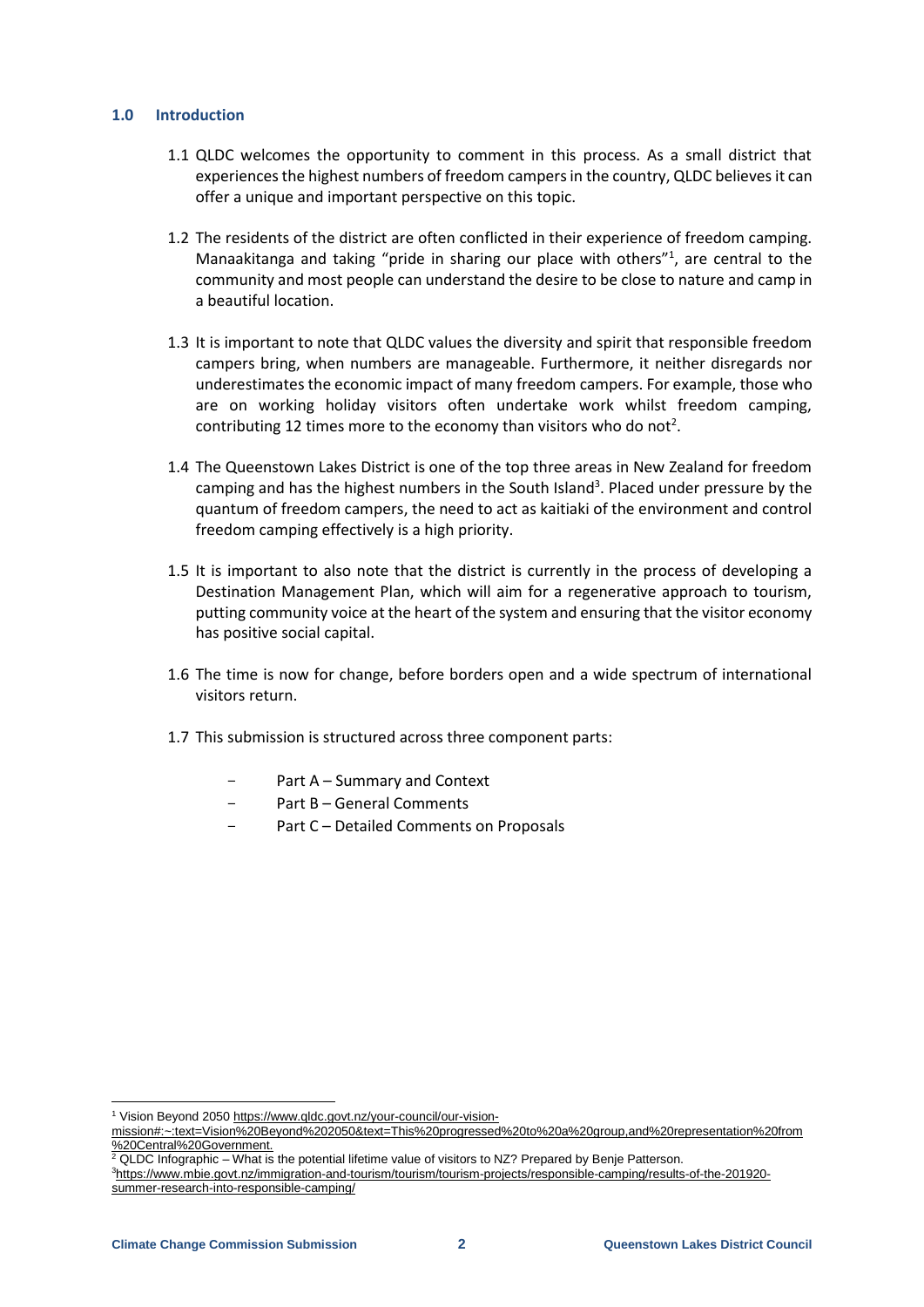### **Part A – Summary and Context**

### **2.0 Summary**

- 2.1 The proposed changes may effect positive change for some parts of the country, but they are inssufficient to ameliorate the challenge faced in the Queenstown Lakes District.
- 2.2 QLDC has instituted a bylaw which has effectively already delivered proposal One at a local level. The proposal will not reduce the pressure placed on the district by demand and volume.
- 2.3 In summary, QLDC takes the following position:
	- Proposal One supported with further recommendation
	- Proposal Two not supported
	- Proposal Three supported
	- Proposal Four supported with further recommendation
- 2.4 QLDC recommends that Proposal One is adopted nationally, as this will create consistency between districts and potentially reduce incidents that breach QLDC's bylaw. Non selfcontained vehicles will continue to be made welcome and accommodated at campgrounds with suitable facilities.
- 2.5 However, QLDC recommends that Proposal One is strengthened for territories experiencing high volumes of freedom campers, empowering them to proscribe the practice according to due process.
- 2.6 QLDC strongly supports Proposal Four, but urges greater emphasis on changes that will reduce emissions and improve disaster preparedness.
- 2.7 QLDC would like to see a more extensive review of the Freedom Camping Act, alongside a review of the (inter-related) Self-Contained Standards and Campground Regulations. The current review is too narrow and fails to recognise a system-wide approach to change. It is recommended that the findings of the Responsible Camping Working Group are revisited and considered in detail.

## **3.0 Findings of the Responsible Camping Working Group**

- 3.1 QLDC recommends that MBIE revisit the findings of the Responsible Camping Working Group (July 2018)<sup>4</sup> for greater detail as to the nature of the changes needed. The working group recommended a review of the following:
	- A review of the Act to ensure that outcomes of a successful camping system can be achieved, identifying any changes or the need for a new statute
	- A review of the administration system for the Standard for Self containment of Motor Caravans (NZS 5465:2001)
	- A review the Camping-Grounds Regulations 1985.
	- A review the compliance regime to ensure it is an effective deterrent to unwanted behaviour

-

<sup>4</sup> <https://www.mbie.govt.nz/assets/6fd1e9b9d0/responsible-camping-working-group-report.pdf>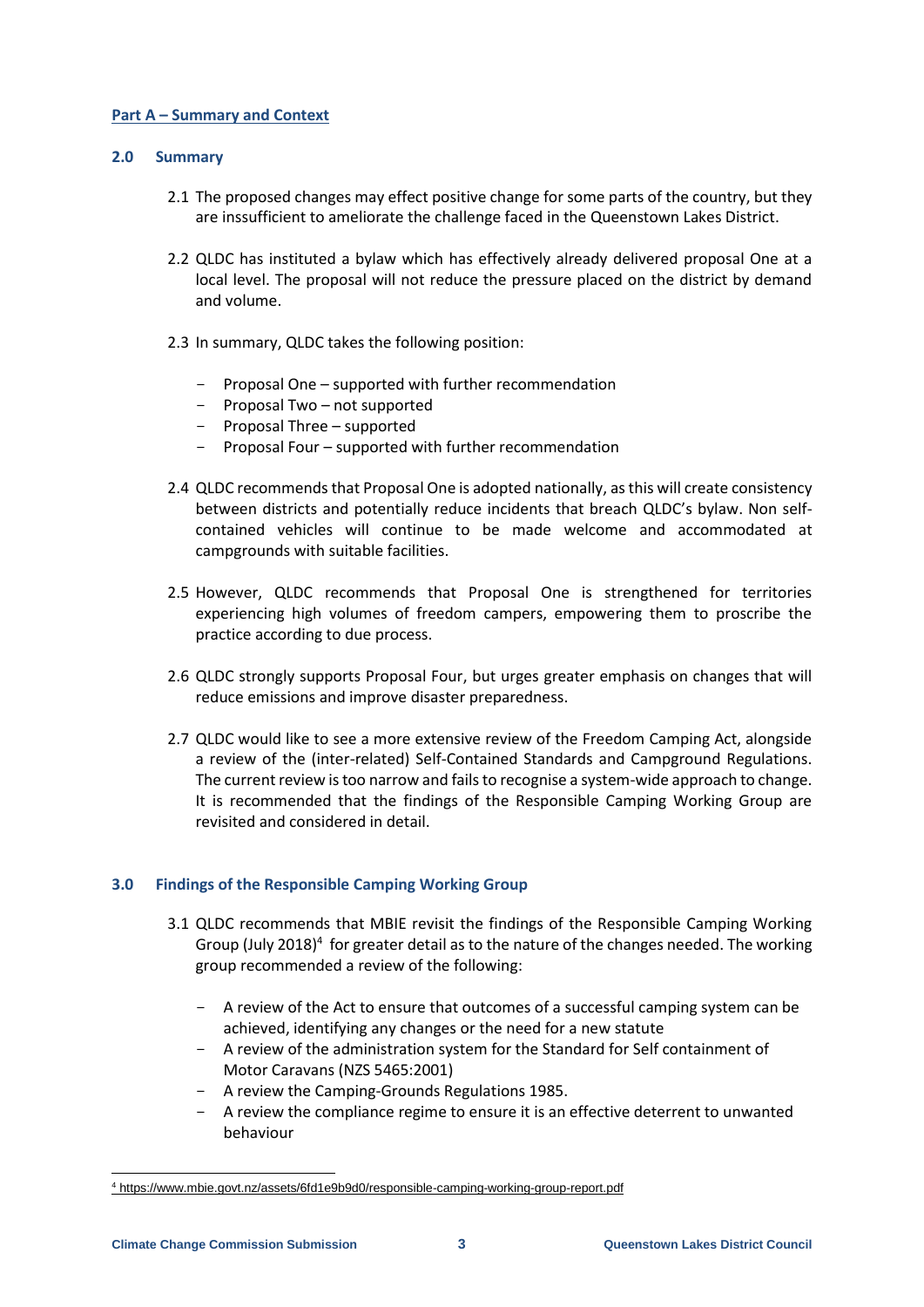As well as these regulatory actions, the Working Group also identified three supporting actions:

- Guide and support councils and relevant land owners/managers in transitioning and managing the transition to the new system
- Identify how technology can be used in managing responsible camping
- Use data to support decision making, both at a local level, and at a national policy setting level.
- 3.2 QLDC believes that this current process has missed a significant opportunity to meaningfully act upon the recommendations of the Responsible Camping Group. Returning to these recommendations would drive better behaviours and consider alternative, innovative proposals that could better align with the recommendations of the Parliamentary Commissioner for the Environment and the Climate Change Commission's draft advice to government.

# **4.0 QLDC's Current Approach to Freedom Camping**

- 4.1 Campermate is the most popular camping application for freedom campers visiting the Queenstown Lakes District<sup>5</sup> and the statistics it shares with QLDC consistently identify the district as a hotspot for freedom camping. The district plays host to a very high number of freedom campers throughout summer within a very constrained topographical area.
- 4.2 In order to manage this situation, QLDC is funded by MBIE to manage responsible camping in the district.<sup>6</sup>However, this is a short-term solution to the issue and QLDC will not be in a financial position to continue without government support ongoing.
- 4.3 This funding has enabled the development of an innovative behavioural change model, developed in partnership with the Department of Conservation (DoC) and Land Information New Zealand (LINZ). These measures have significantly diffused public anger and enabled freedom camping to retain a degree of social licence with the community. Complaints relating to freedom camping dropped by a third between summer 2018/19 and summer 2019/20<sup>7</sup>.
- 4.4 This highly successful programme is scaleable and could be replicated elsewhere if funded by central government.
- 4.5 In 2019/20 the QLDC created two 'Responsible Camping Hubs', one in Wanaka and one in Queenstown. Both hubs were open during the daytime and provided toilets, showers, dump stations, dish wash stations and an hour of free wi-fi (traded for survey completion) for those in self-contained vehicles. In the same year, the Queenstown Hub hosted 9104 vehicles and Wanaka hosted 10,471.
- 4.6 The Hubs were attended by Responsible Camping Ambassadors, who helped to provide information and shape better, responsible camping behaviours. Central to the success of

<sup>-</sup><sup>5</sup> 76% of campers interviewed by responsible camping ambassadors used Campermate as a primary source of information. (QLDC Responsible Camping Survey conducted by Versus 2019/20).

<sup>6</sup>[https://www.mbie.govt.nz/immigration-and-tourism/tourism/tourism-projects/responsible-camping/responsible-camping](https://www.mbie.govt.nz/immigration-and-tourism/tourism/tourism-projects/responsible-camping/responsible-camping-funding-recipients)[funding-recipients](https://www.mbie.govt.nz/immigration-and-tourism/tourism/tourism-projects/responsible-camping/responsible-camping-funding-recipients)

<sup>7</sup> Responsible Camping End of Season Report 2019/20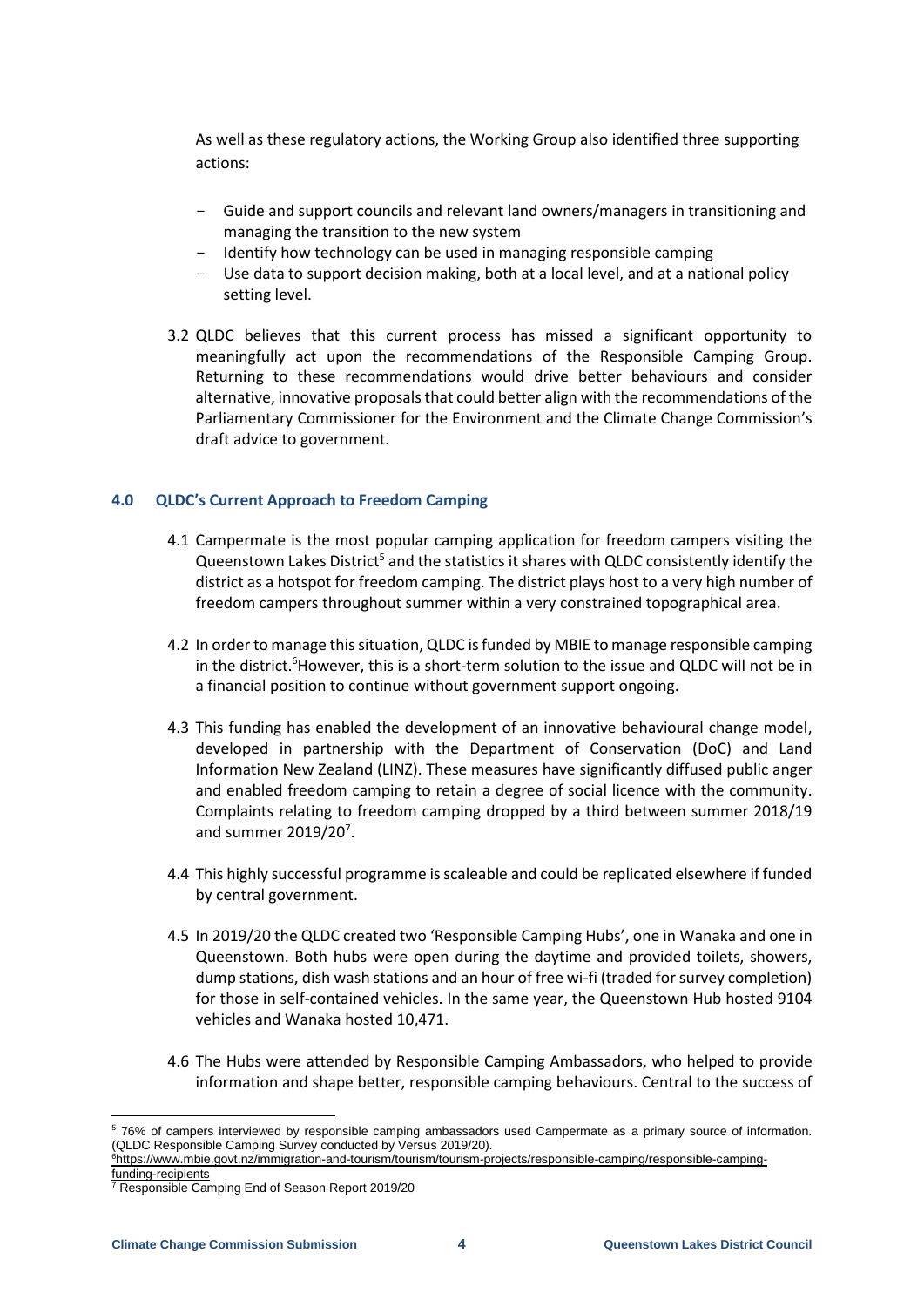this approach is an ethos that suggests the best advocates for responsible camping, are the campers themselves.



- 4.7 The priority for the Ambassadors is encouraging behaviour change in a friendly fashion. In 2019/20 ambassadors recorded 20,319 interactions with campers, of which there were 2,783 infringements (a reduction on the year prior)<sup>8</sup>.
- 4.8 There are also mobile teams of ambassadors that monitor popular freedom camping sites around the district. It's important to note that the size of the district and remote nature of its population centres presents challenges for monitoring, enforcement and effective education.
- 4.9 A 'give back' donation model is also in place, with donations helping to fund wetland restoration projects at Albert Town Lagoon and Matakauri Wetlands reserves. The success of this programme was disrupted by COVID 19..

-

<sup>8</sup> Responsible Camping End of Season Report 2019/20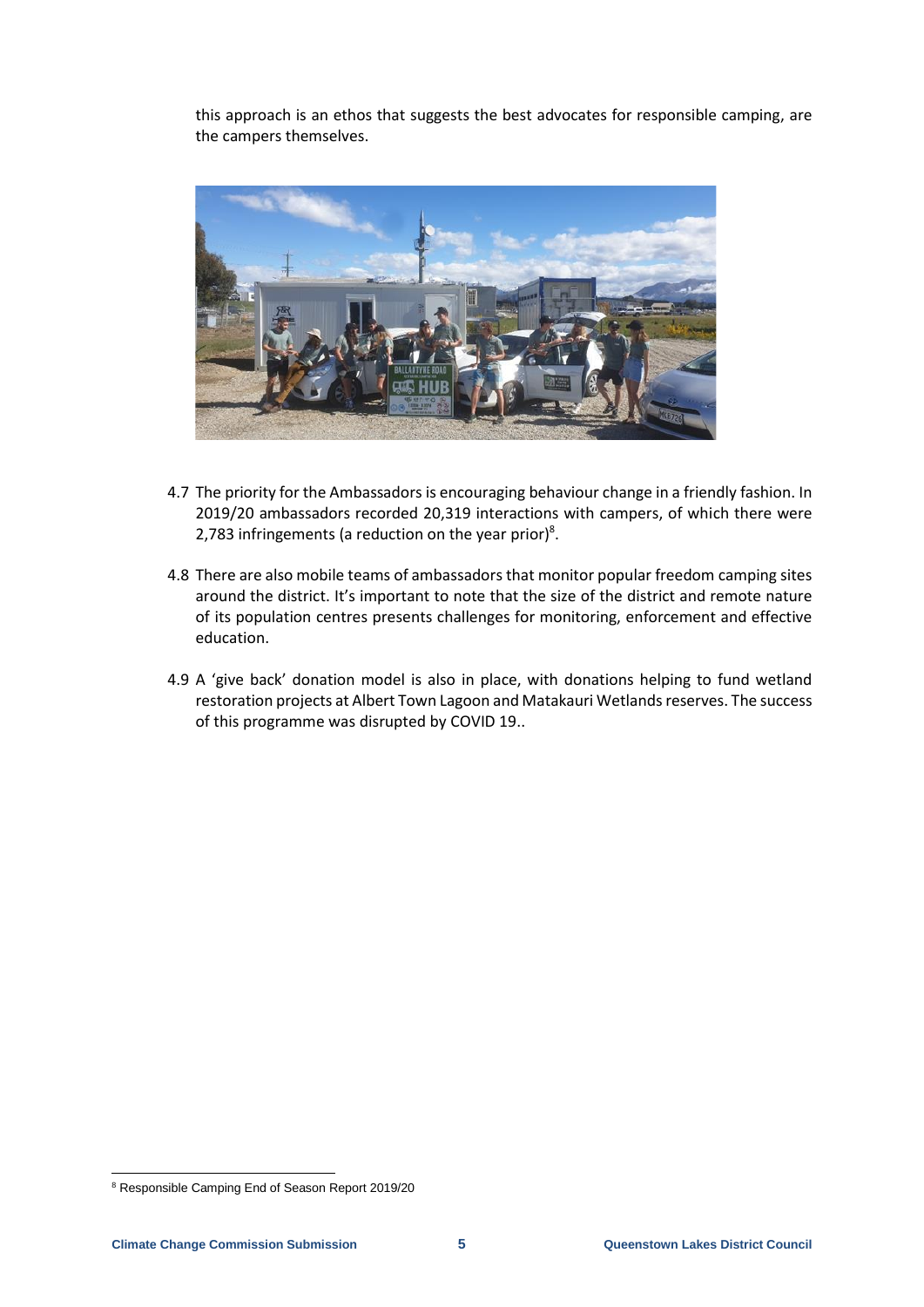### **Part B – General Comments**

### **5.0 Legislative Alignment**

- 5.1 QLDC does not consider this review process to be sufficiently extensive and urges MBIE to urgently conduct a more comprehensive review of the legislation. This needs to be undertaken alongside a full review of the self-contained standard and the campground regulations (as per the recommendations of the Responsible Camping Working Group).
- 5.2 However, QLDC does acknowledge the improved consistency of approach between different jurisdictions that aspects of the current proposal will encourage. This will enable local authorities to manage freedom camping and camping holistically, encouraging people to use local campgrounds that are designed for all aspects of camping where available.
- 5.3 A nationally consistent approach is needed when applying the legal framework, messaging, branding and education for freedom camping. QLDC's regional neighbours have indicated they feel the same and a simplified national approach will be essential to success. The current model causes confusion from district to district.
- 5.4 The Department of Conservation (DoC) needs to be a more visible partner in determining the future of freedom camping in Aotearoa. Changes to the legislation need to align with the future direction of DoC's camping facilities, as their low cost sites help dissipate freedom campers across the district to sites appropiate for camping. Their ranger service provides another important touch point to educate and inform responsible camping behaviours.
- 5.5 If the review recommended by the Responsible Camping Working is delayed further, the chance will be lost to align with a revised tourism strategy and the re-opening of the borders to the return of a broad range of international visitors.

## **6.0 Community Perception and Positive Social Capital**

- 6.1 As a destination, the Queenstown Lakes District needs to balance the needs of normally resident communities with those of visitors. The Destination Management Plan work will aim to listen to communities and help to build positive social capital around the sector, embracing the diversity and energy that our visitors contribute.
- 6.2 It's important that any legislative changes are not designed to empower small pockets of parochial or xenophobic bias, as this will be to the detriment of our current reputation as an hospitable, friendly and welcoming place to visit.
- 6.3 Prior to COVID-19 the communities of the Queenstown Lakes District were under significant pressure from high visitor numbers, more so than any other part of the country<sup>9</sup>.

<sup>9</sup> Mood of the Nation Survey 2020, Tourism Industry Aotearoa [https://www.tia.org.nz/resources-and-tools/insight/mood-of-the](https://www.tia.org.nz/resources-and-tools/insight/mood-of-the-nation)[nation](https://www.tia.org.nz/resources-and-tools/insight/mood-of-the-nation)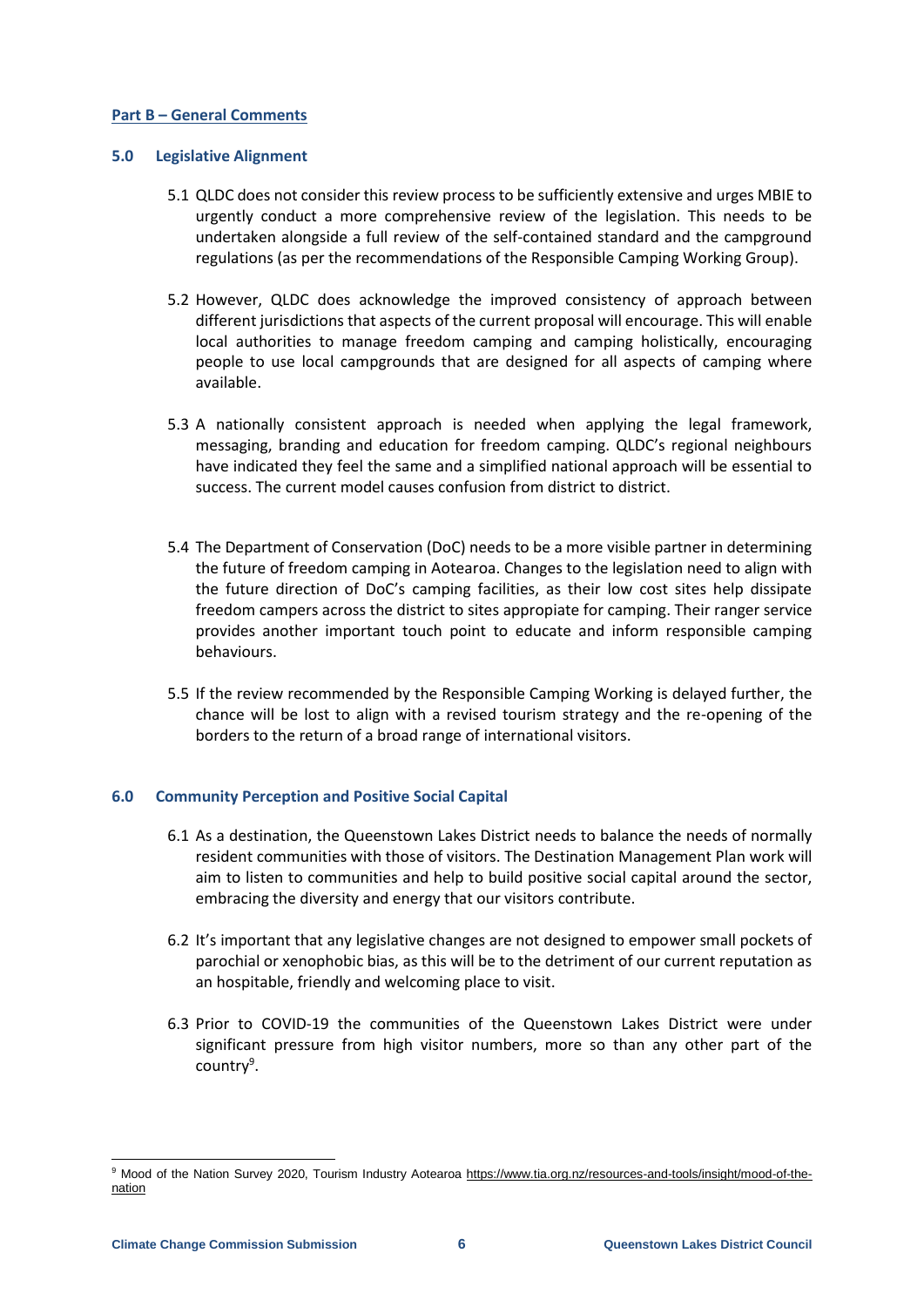- 6.4 As such, social license for the visitor economy has been placed at risk. This is not due to freedom campers alone, but they have become a very visible focus for dissatisfaction amongst the district's communities.
- 6.5 It is important to note that irresponsible camping behaviours are not limited to international visitors and to those in hired vehicles. The MBIE discussion document focusses heavily on these groups of visitors and QLDC's data does not support this position.
- 6.6 In 2019/20 only a third of vehicles were hired, with the majority (64%) having purchased their own mid-range, self contained and non-self contained vehicles<sup>10</sup>. This suggests that more focus needs to be placed on lifting standards for vehicles that are currently at the lower end of the market, particularly in the private market.
- 6.7 It should also be noted that domestic campers and local residents are not immune from displaying poor camping behaviours too. QLDC's Ambassadors and DoC record their observations, which note that a small number of irresponsible New Zealanders also have a tendency to litter, toilet in the bushes and light fires in prohibited places. Without appropriate tools and resources to manage this minority, old issues and frustrations will re-emerge.

### **7.0 COVID-19 Lessons Learned**

- 7.1 QLDC's experience during the pandemic has helped to shape its position, having provided dedicated spaces for freedom campers to lockdown safely (if self-contained) or be redirected to static accommodation (if not self-contained).
- 7.2 At Alert Level Four, QLDC required self-contained vehicles to have a "minimum of a dedicated bathroom and shower on board and the ability to hold all waste". This should be considered a minimum standard for revision to the Act.
- 7.3 In the aftermath of the pandemic and the closure of the borders, the district's campgrounds are facing significant economic challenges. Better control of freedom camping permissions would also drive greater usage of these facilities.
- 7.4 QLDC established a Regenerative Recovery Advisory Group to help provide strategic guidance to its Recovery Team. This group has been emphatic in its position that 'the time is now' for change and that an opportunity has presented itself to change the way the tourism system works for the better. With regard to freedom camping, this review needs to be far braver and bolder, driving behaviours and considering models that will contribute to the circular economy and reduce emissions.

-

<sup>10</sup> QLDC Responsible Camping Survey conducted by Versus 2019/20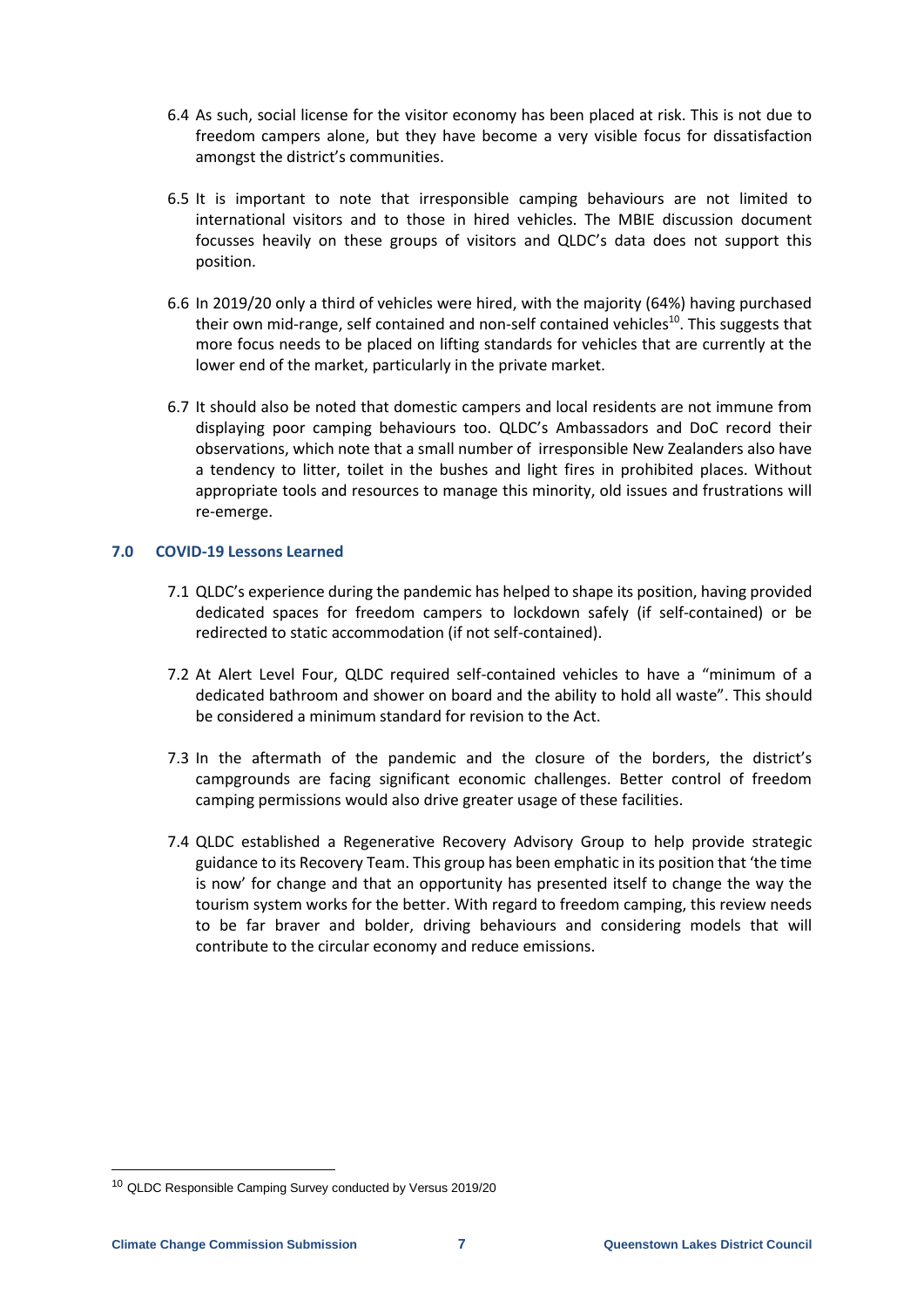### **PART THREE - DETAILED COMMENTS**

#### **8.0 Proposal One – Supported with Further Recommendation**

- 8.1 Due to its Bylaw, QLDC already operates according to Proposal One within its territorial boundaries.
- 8.2 This review does not achieve any improvement for the Queenstown Lakes District, but may be adequate for other parts of the country as an absolute minimum. This would ensure that visitors arriving in the district would have a consistent understanding of acceptable practice and thereby potentially reduce QLDC's enforcement costs.

#### *Recommendations:*

- That Proposal One is adopted nationally, but that local authorities experiencing high volumes of freedom campers are empowered to proscribe the practice entirely during all or parts of the year, for tents and vehicles alike.
- Local authorities must be able to provide data to support their case for proscription, which should align with the parameters specified for the requirement of a bylaw e.g. demonstrate risk to the protection of the area, access to the area and risk to the health and safety of visitors.
- Clarification is required as to the status of roof tents, hammock tents and bivvies.

#### **9.0 Proposal Two – Not Supported**

- 9.1 QLDC does not support option two, as any site providing toilets would be overwhelmed with non self-contained campers during the summer. It would also not provide sufficient consistency for those travelling between jurisdictions. For example, the QLDC bylaw already requires a standard far higher than Proposal Two recommends.
- 9.2 The exclusion of public conservation land and regional parks from Proposal Two would be unworkable, as the sheer quantum of freedom campers would result in these sites being overwhelmed by campers whether self-contained or not.
- 9.3 Proposal Two creates a greater range of enforcement challenges and may create an expectation that TAs will need to provide toilet infrastructure in a range of places.

#### **10.0 Proposal Three – Partially Supported**

- 10.1 QLDC welcomes the introduction of improved regulatory provisions.
- 10.2 QLDC supports the recommendation to levy higher fines in order to provide a good deterrent. Currently, the infringements are insufficient to cover the costs for activity across a large geographic area. Fines set at \$500 would make make a clear statement that non-compliance is not tolerated, whilst covering the cost of enforcement appropriately.
- 10.3 Greater clarification is needed regarding enforcement on DoC, LINZ and Waka Kotahi (WK) land. Currently, QLDC has an arrangement with DoC to enforce on its land but the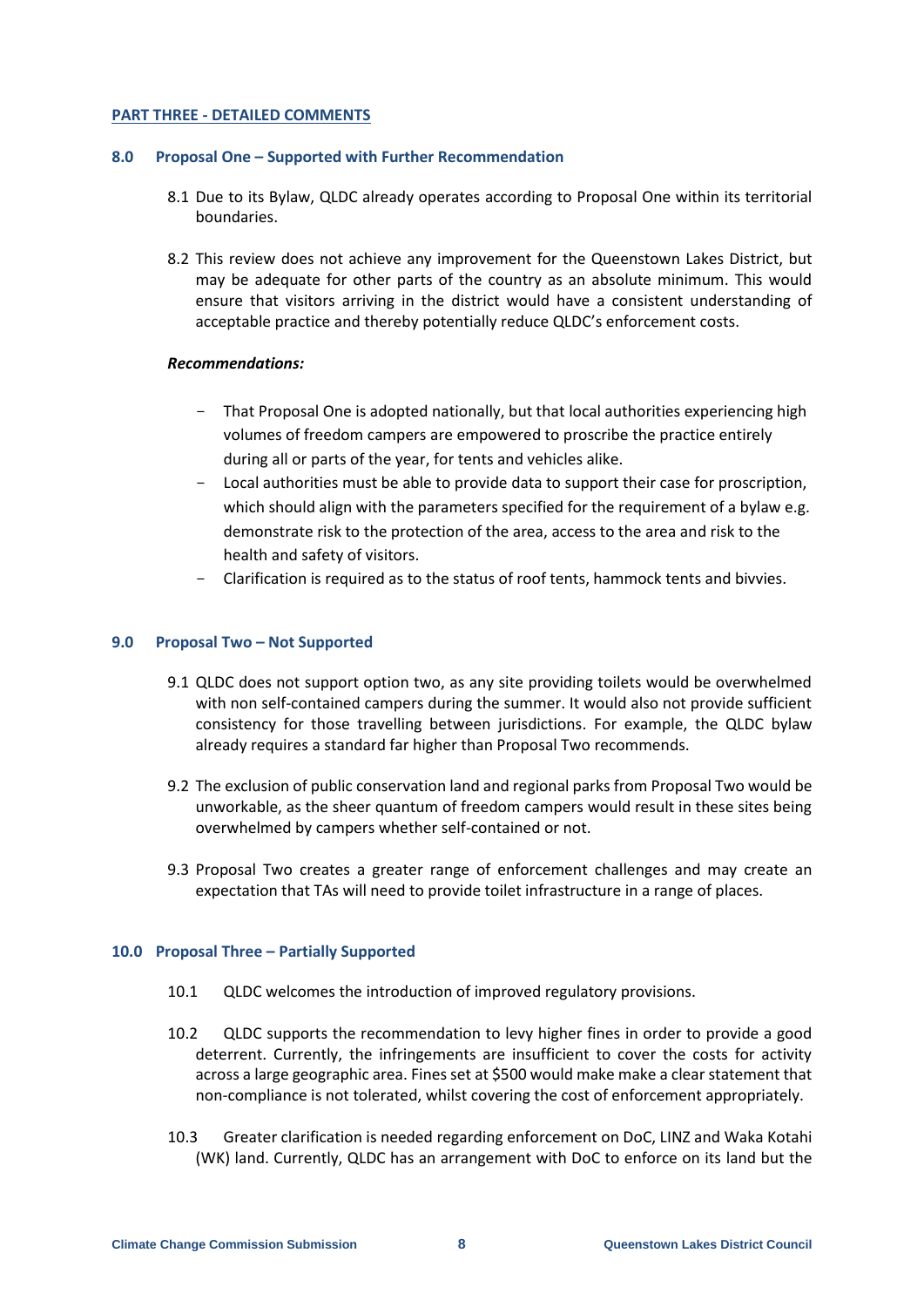arrangement is not currently in place with LINZ or WK. This would benefit from regulatory simplification.

- 10.4 QLDC supports the recommendation to collect infringement payment from vehicle hire companies. However, this does not address problems with payment collection from overseas visitors who purchase (rather than hire) vehicles for the duration of their stay. This highlights a significant issue with people being able to leave the country without having paid fines.
- 10.5 Tents present a challenge for regulatory authorities, as without a registration plate they are difficult to enforce and infringe using existing systems. They also often pose a health and safety risk at freedom camping sites that accommodate both tents and vehicles.
- 10.6 QLDC does not support confiscation of vehicles as this could result in significant unintended consequences, given it's somebody's home at that point in time. This is a considerable violation of individual rights and a decision that should not be taken lightly. Furthermore, this places the responsibility and costs of storage and eventual disposal on the local authority and ratepayers.
- 10.7 QLDC notes that clamping has proven to be an effective freedom camping control measure in the district. A release fee of \$200 is currently charged for clamping. This is in addition to and separate from the infringement notice issued under the Freedom Camping Act. Locations for clamping need to be in places where a reasonable level of service can be achieved, but this could provide a practicable alternative to vehicle confiscation.
- 10.8 There is an unavoidable interface between genuine freedom camping, people choosing to sleep in their cars (e.g. tradespeople on short term contracts in the district avoiding high accommodation costs) and homelessness. In light of this, QLDC recommends that freedom camping is defined as an activity conducted by people visiting the district for recreational purposes only, for a temporary period. Workers living in their vehicles should be redirected to campgrounds and alternative accommodation, whilst homelessness should be addressed as a socio-economic matter via other channels, regulatory mechanisms, support systems and legislation.

## **11.0 Proposal Four – Supported with Further Recommendation**

- 11.1 QLDC supports improvement to the self-contained standard, but this needs to be effectively managed and enforced at a national level. QLDC continues to recommend this would be better aligned with a full review of the Freedom Camping Act and the Campground Regulations as per the recommendations of the Responsible Camping Working Group.
- 11.2 QLDC supports a WOF-type approach with regular mandatory checks, a national register and a register of those able to certificate vehicles.
- 11.3 QLDC contends that the type of toilet does not make a material difference to toilet usage and is something of a distraction to the policy issue at hand. It's the way that any type of toilet is used (or not) that presents challenges. QLDC's surveys demonstrate that people tend to only use their onboard toilets if absolutely unavoidable, irrespective of whether plumbed or not.